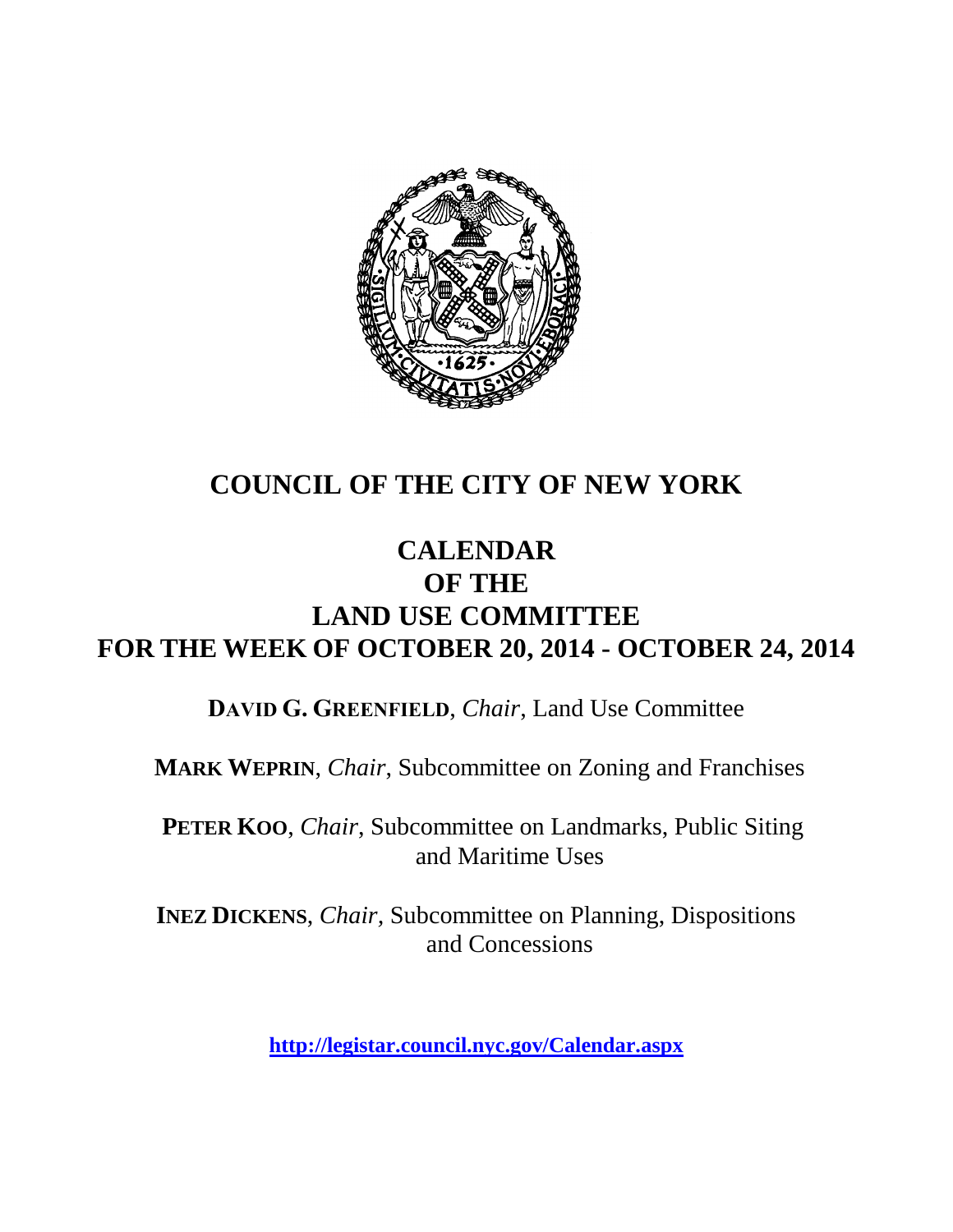## **SUBCOMMITTEE ON ZONING AND FRANCHISES**

The Subcommittee on Zoning and Franchises will hold a public hearing on the following matters in the **Council Chambers, City Hall,** New York City, New York 10007, commencing at **9:30 A.M. on Monday, October 20, 2014:**

# **L.U. NO. 122 EUROPEAN BAKERY CAFÉ**

# **MANHATTAN CB - 4 20145392 TCM**

Application pursuant to Section 20-226 of the Administrative Code of the City of New York, concerning the petition of Hot Bread of 58th Street Inc., d/b/a European Bakery Café, for a revocable consent to establish, maintain and operate an unenclosed sidewalk café located at 370 West 58th Street.

### **L.U. NOS. 126, 127, 128, 129, 130 AND 131 ARE RELATED**

## **L.U. NO. 126 ASTORIA COVE DEVELOPMENT**

### **QUEENS CB - 1 C 140323 (A) ZSQ**

Application submitted by 2030 Astoria Developers, LLC pursuant to Sections 197-c and 201 of the New York City Charter and proposed for modification pursuant to Section 2-06(c)(1) of the Uniform Land Use Review Procedures for the grant of special permits pursuant to the following sections of the Zoning Resolution:

- 1. Section 74-743(a)(1) to allow the distribution of total allowable floor area under the applicable district regulations without regard for zoning lot lines;
- 2. Section  $74-743(a)(2)$  to modify the minimum distance between building requirements of Section 23-711 (Standard minimum distance between buildings), and to allow the location of buildings without regard to the yard requirements of Section 23-47 (Minimum required rear yards) and the court requirements of Section 23-85 (Inner court regulations); and
- 3. Section  $74-743(a)(6)$  to modify the requirements of Section 23-86 (Minimum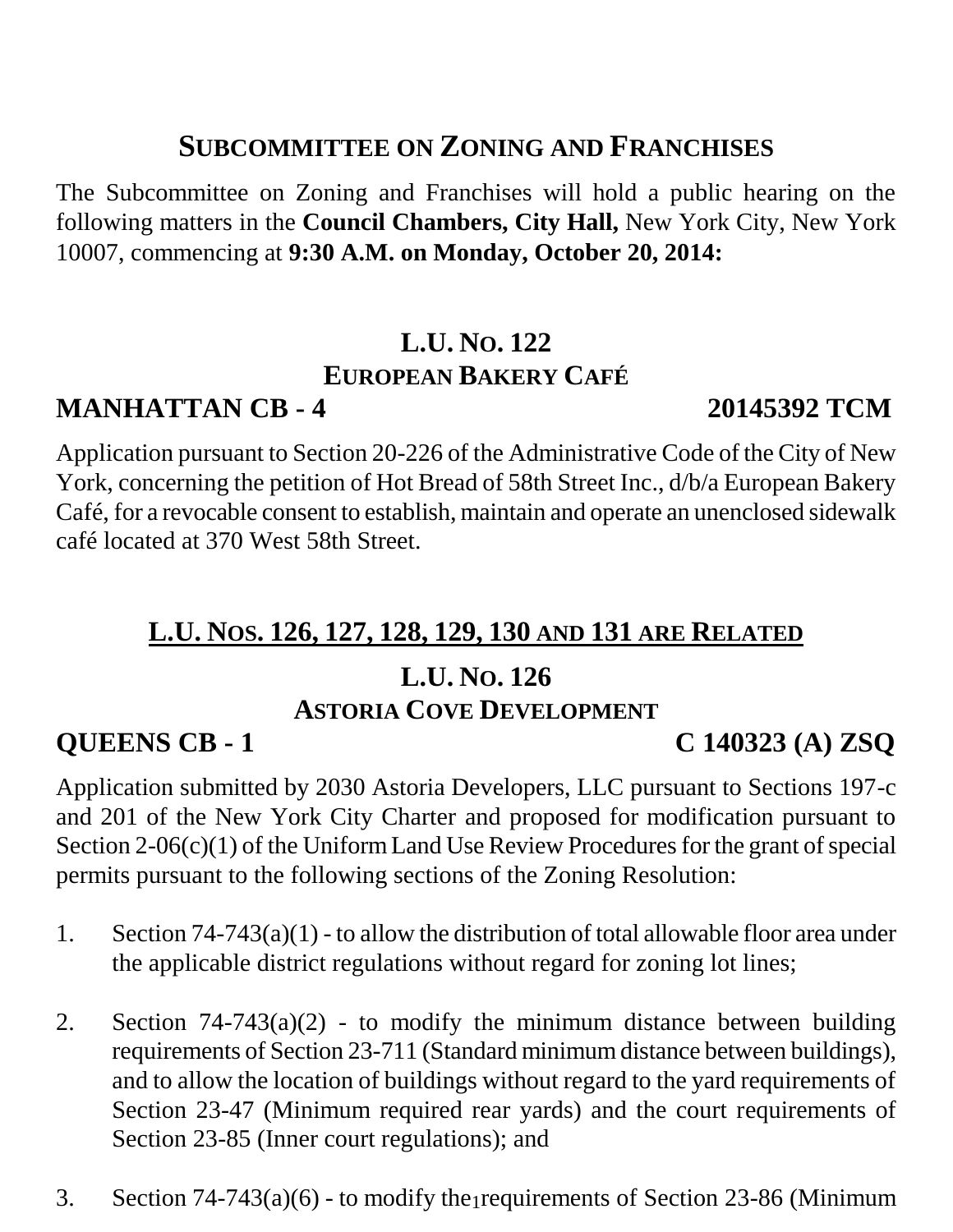distance between legally required windows and walls or lot lines);

in connection with a proposed mixed use development on property generally bounded by a line 280 feet southeasterly of 3<sup>rd</sup> Street, the U.S. Pierhead and Bulkhead Line, 9<sup>th</sup> Street, and 27th Avenue (Block 906, Lots 1 and 5; Block 907, p/o Lots 1 and 8; Block 908, Lot 12; Block 909, Lot 35; portions of land underwater adjacent to Blocks 907 and 906) in the proposed R7-3/C2-4, R7A/C2-4, R6B and R6 Districts, within a largescale general development, within the Halletts Point Peninsula.

### **L.U. NO. 127 ASTORIA COVE DEVELOPMENT**

**QUEENS CB - 1 C 140324 (A) ZSQ**

Application submitted by 2030 Astoria Developers, LLC pursuant to Sections 197-c and 201 of the New York City Charter and proposed for modification pursuant to Section  $2-06(c)(1)$  of the Uniform Land Use Review Procedures for the grant of a special permit pursuant to Section 62-836 of the Zoning Resolution to modify the height and setback requirements of Section 62-340 (Height and Setback Regulations On Waterfront Blocks) in connection with a proposed mixed use development on property generally bounded by a line 280 feet southeasterly of  $3<sup>rd</sup>$  Street, the U.S. Pierhead and Bulkhead Line, 9<sup>th</sup> Street, and 27th Avenue (Block 906, Lots 1 and 5; Block 907, p/o Lots 1 and 8; Block 908, Lot 12; Block 909, Lot 35; portions of land underwater adjacent to Blocks 907 and 906) in the proposed R7-3/C2-4, R7A/C2-4, R6B and R6 Districts, within a large-scale general development.

# **L.U. NO. 128 ASTORIA COVE DEVELOPMENT**

## **QUEENS CB - 1 C 140322 ZMQ**

Application submitted by 2030 Astoria Developers, LLC pursuant to Sections 197-c and 201 of the New York City Charter for the amendment of the Zoning Map, Section No. 9a:

- 1. changing from an M1-1 District to an R7-3 District property bounded by a line 280 feet southeasterly of 3rd Street and its northeasterly prolongation, the U.S. Pierhead and Bulkhead Line, 9th Street, and 26th Avenue;
- 2. changing from an R6 District to an R7A District property bounded by a line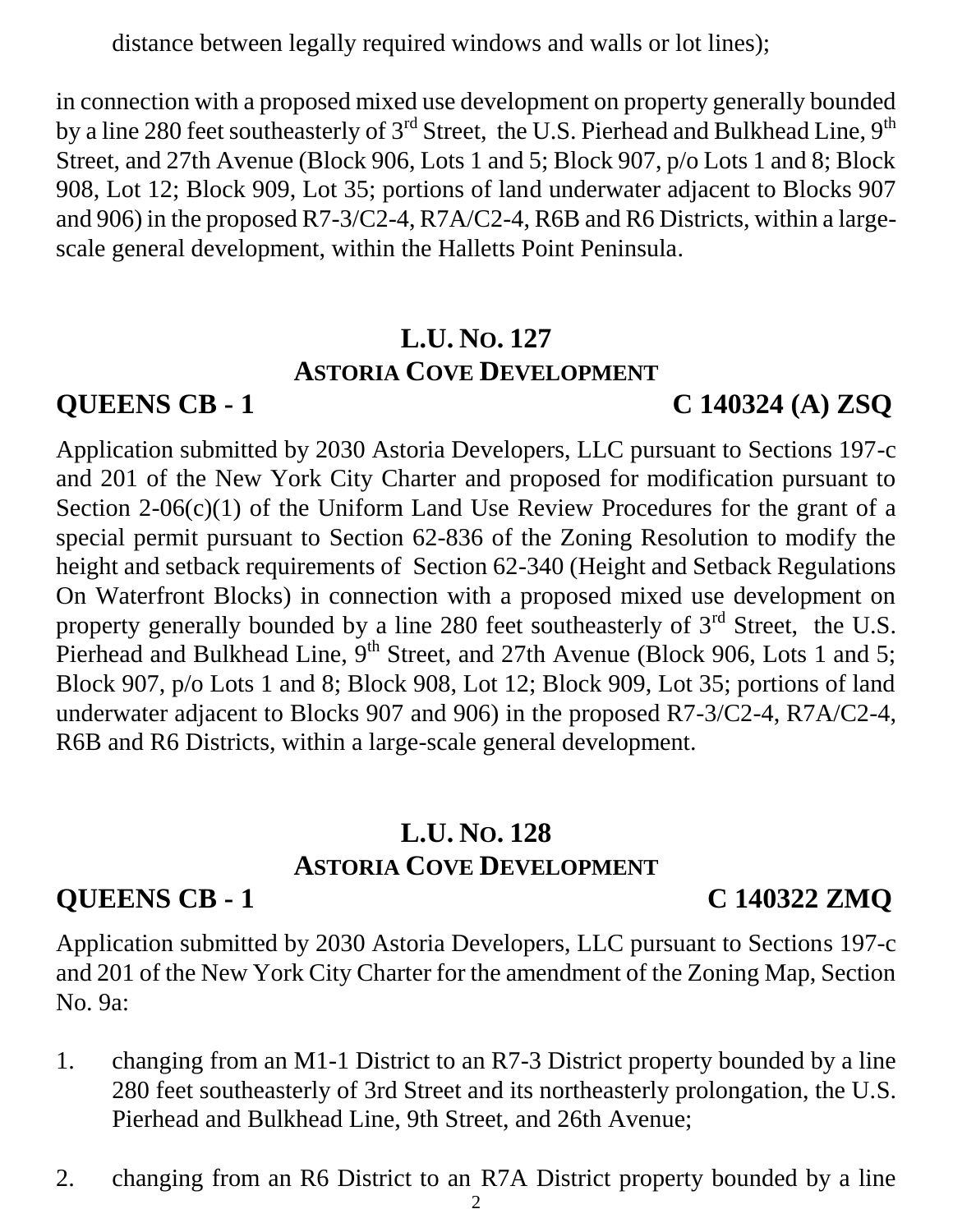250 feet southeasterly of 4th Street, 26th Avenue, 9th Street, and a line 100 feet southwesterly of 26th Avenue;

- 3. changing from an R6 District to an R6B District property bounded by a line 250 feet southeasterly of 4th Street, a line 100 feet southwesterly of 26th Avenue, 9th Street, a line 240 feet southwesterly of 26th Avenue;
- 4. establishing within a proposed R7-3 District a C2-4 District bounded by a line 280 feet southeasterly of 3rd Street and its northeasterly prolongation, the U.S. Pierhead and Bulkhead Line, 9th Street, and 26th Avenue; and
- 5. establishing within a proposed R7A District a C2-4 District bounded by a line 250 feet southeasterly of 3rd Street, 26th Avenue, 9th Street, and a line 100 feet southwesterly of  $26^{th}$ ;

as shown on a diagram (for illustrative purposes only) dated April 21, 2014 and subject to the conditions of CEQR Declaration E-343.

# **L.U. NO. 129 ASTORIA COVE DEVELOPMENT**

## **QUEENS CB - 1 N 140329 (A) ZRQ**

Application submitted by 2030 Astoria Developers, LLC pursuant to Section 201 of the New York City Charter, for an amendment of the Zoning Resolution of the City of New York, modifying Article II Chapter 3 and Appendix F, relating to Inclusionary Housing,

Matter in underline is new, to be added; Matter in strikeout is to be deleted; Matter with  $# #$  is defined in Section 12-10; \* \* \* indicates where unchanged text appears in the Zoning Resolution

# **23-90 INCLUSIONARY HOUSING**

\* \* \*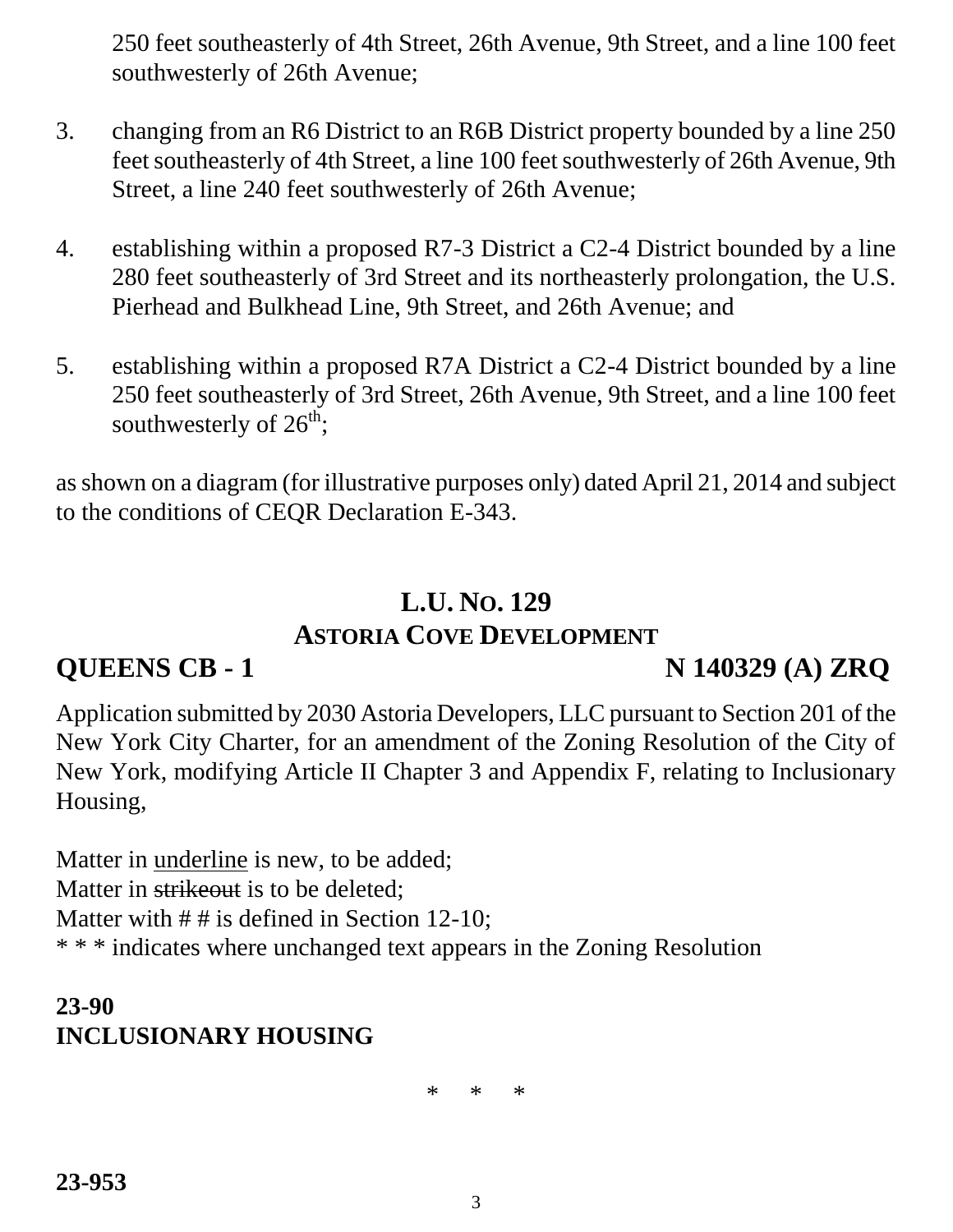#### **Special floor area compensation provisions in specified areas**

(a) Optional provisions for #large-scale general developments# in C4-6 or C5 **Districts** 

\* \* \*

(b) Special provisions for #large-scale general developments# in Community District 1 in the Borough of Queens

Special provisions shall apply to #zoning lots# within a #large-scale general development# that contains R6B, R7A and R7-3 Districts within an #Inclusionary Housing designated area#, as follows:

- (1) For #zoning lots#, or portions thereof, that are located within R6B, R7A or R7-3 Districts, the base #floor area ratio# set forth in Section 23-952 shall not apply. No #residential development# or #enlargement# shall be permitted unless #affordable floor area# is provided pursuant to the provisions of this paragraph. The amount of #low-income floor area# provided shall equal no less than 10 percent of the #floor area# on such #zoning lot#, excluding any ground floor #non-residential floor area#, #floor area# within a #school#, or any #floor area# increase resulting from the provision of a #FRESH food store#. The sum of the amount of #lowincome floor area#, plus two-thirds of the amount of #moderate-income floor area#, plus half of the amount of #middle-income floor area# shall equal no less than 20 percent of the #floor area# on such #zoning lot#, excluding any ground floor #non-residential floor area#, #floor area# within a #school#, or any #floor area# increase resulting from the provision of a #FRESH food store#; and
- (2) The amount of #affordable floor area# utilizing #public funding# that may count toward satisfying the #affordable floor area# required in paragraph (b)(1) of this Section, and the amount of #moderate-income floor area# or #middle-income floor area# that may be considered #low-income floor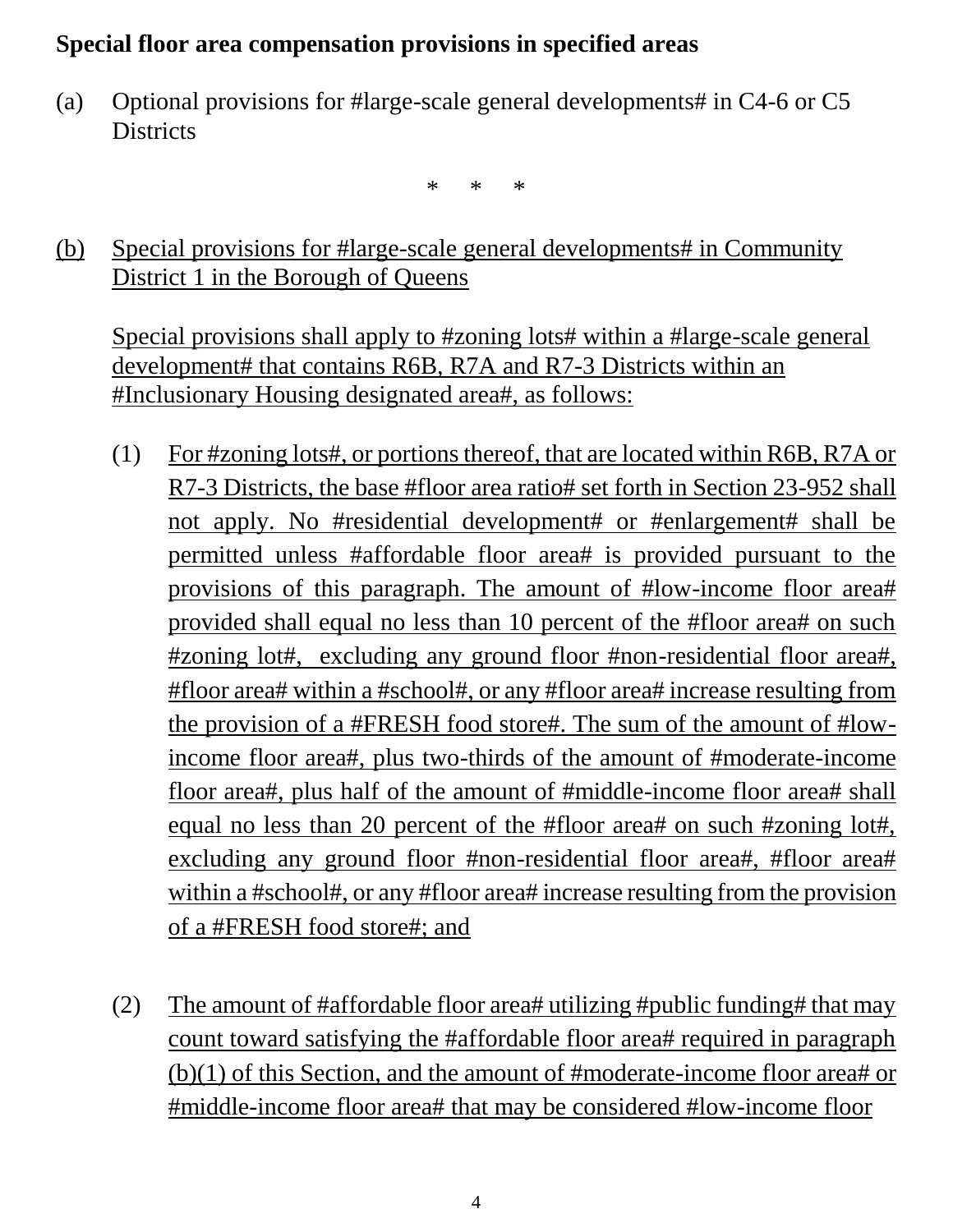area# for the purposes of satisfying the #affordable floor area# required in paragraph (b)(1) of this Section, shall be determined in accordance with procedures prescribed by the City Planning Commission pursuant to the provisions of Section 74-743(Special provisions for bulk modification).

\* \* \*

 $(b)(c)$  Special provisions for #compensated zoning lots#

\* \* \*

## **74-74 Large-Scale General Development**

\* \* \*

### **74-743 Special provisions for bulk modification**

(a) For a #large-scale general development#, the City Planning Commission may permit:

\* \* \*

(b) In order to grant a special permit pursuant to this Section for any #large-scale general development#, the Commission shall find that:

\* \* \*

In addition, wWithin the former Washington Square Southeast Urban Renewal Area, within Manhattan Community District 2, where the Commission has approved a #largescale general development#, and a #lot line# of such #large-scale general development# coincides with the boundary of a mapped #public park#, such #lot line# shall be considered to be a #street line# of a #wide street# for the purposes of applying all #use# and #bulk# regulations of this Resolution.

Within Community District 1 in the Borough of Queens, the Commission may prescribe additional conditions to ensure that the purpose of the Inclusionary Housing

general development#. The Commission<sub>5</sub> may establish procedures resulting in program as set forth in Section 23-92 (General Provisions) is achieved in a #large-scale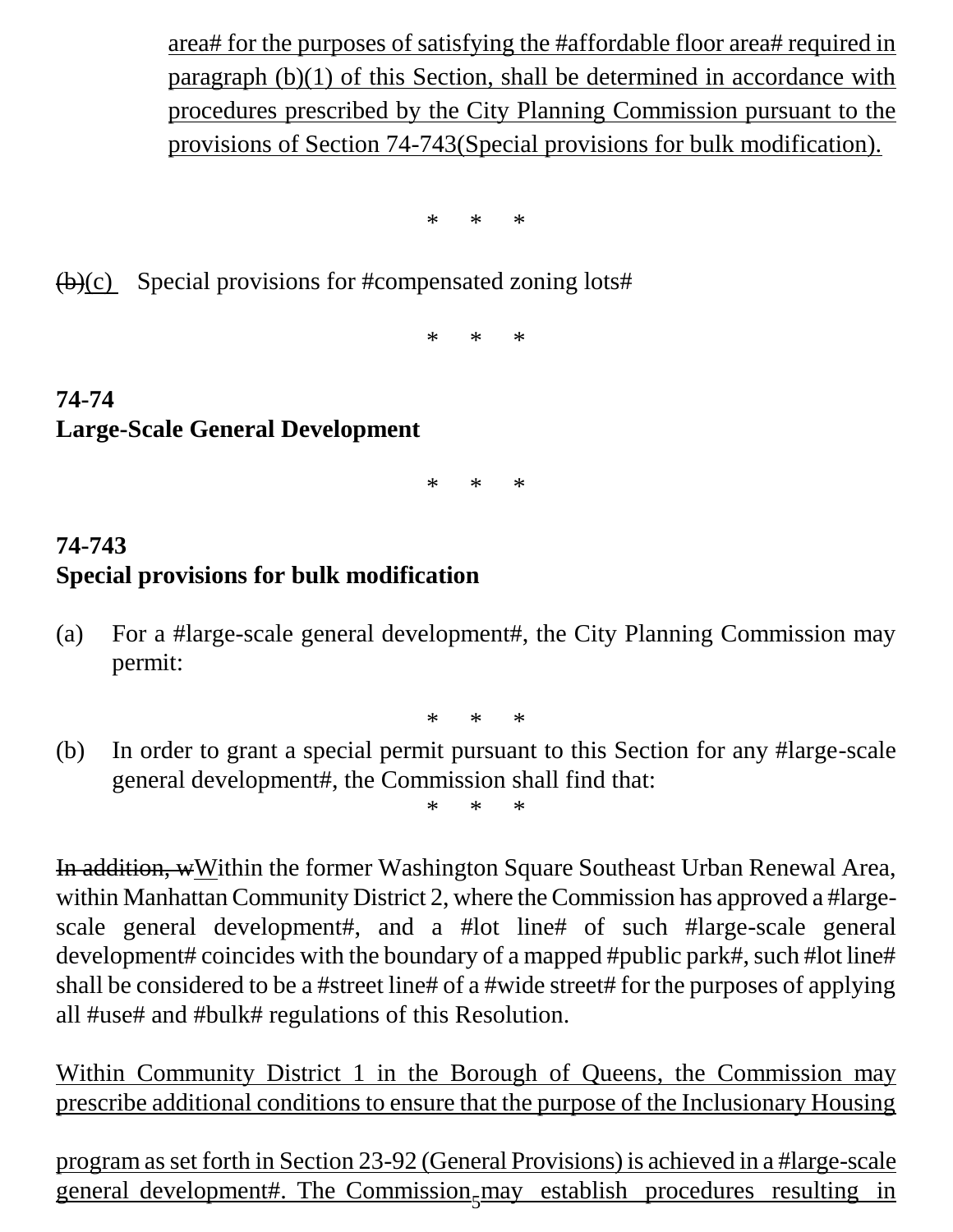limiting the amount of #affordable floor area# utilizing #public funding# that may count toward satisfying the #affordable floor area# required in paragraph  $(b)(1)$  of Section 23-953, and in conjunction therewith, the Commission may also institute procedures that result in establishing an amount of #moderate-income floor area# or #middle-income floor area# that may be considered #low-income floor area# for the purposes of satisfying the #affordable floor area# required in paragraph  $(b)(1)$  of Section 23-953. Any such procedures established by the Commission shall be set forth in the restrictive declaration required in connection with the grant of a special permit for such #large-scale general development#.

For a phased construction program of a multi-#building# complex, the Commission may, at the time of granting a special permit, require additional information, including but not limited to a proposed time schedule for carrying out the proposed #large-scale general development#, a phasing plan showing the distribution of #bulk# and #open space# and, in the case of a site plan providing for common #open space#, common open areas or common parking areas, a maintenance plan for such space or areas and surety for continued availability of such space or areas to the people they are intended to serve.

The Commission may prescribe additional conditions and safeguards to improve the quality of the #large-scale general development# and to minimize adverse effects on the character of the surrounding area.

\* \* \*

#### **APPENDIX F**

#### **Inclusionary Housing Designated Areas**

\* \* \*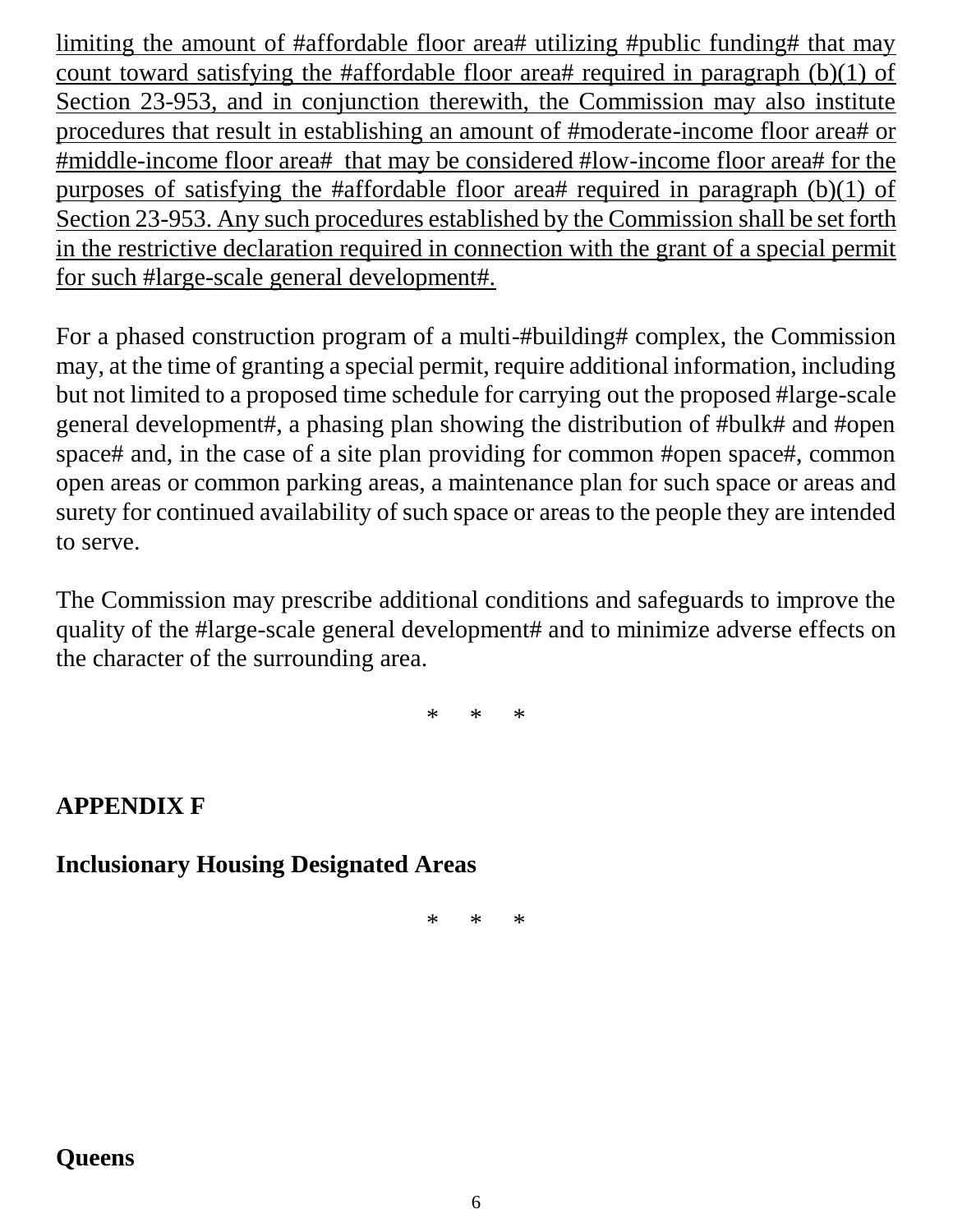#### **Queens Community District 1**

In the R7A and R7-3 and R6B Districts within the areas shown on the following Map 1:

Map 1 – (*replaces previous map*)



Community District 1, Queens

Portion of Community District 1, Queens

\* \* \*

#### 7 **L.U. NO. 130 ASTORIA COVE DEVELOPMENT**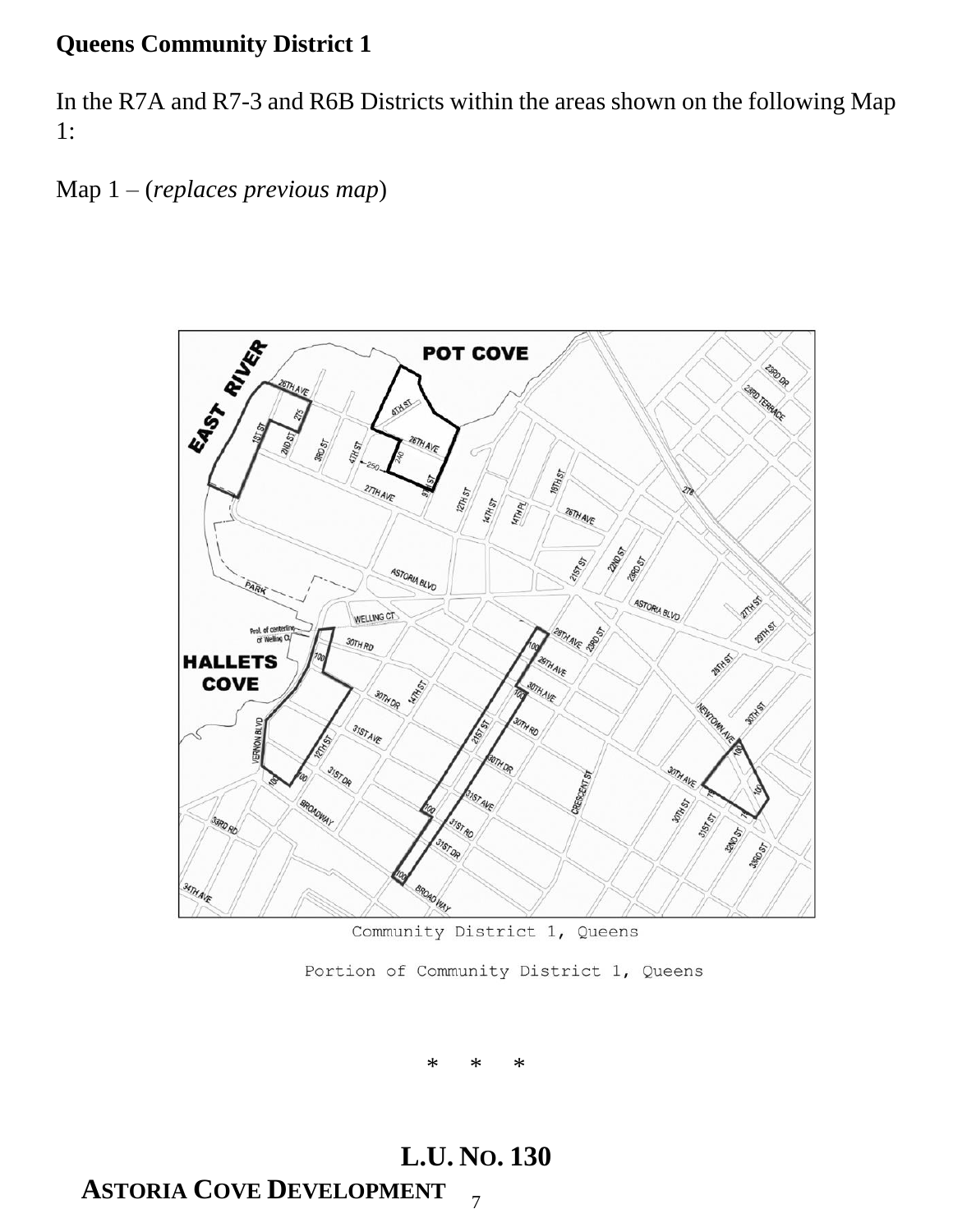# **QUEENS CB - 1** N 140325 ZAQ

Application submitted by 2030 Astoria Developers, LLC for the grant of an authorization pursuant to Sections 62-822(a) of the Zoning Resolution to modify the location, area and minimum dimensions of waterfront public access areas and visual corridor requirements of Section 62-50 (General Requirements for Visual Corridors and Waterfront Public Access Areas) in connection with a proposed mixed use development on property generally bounded by a line 280 feet southeasterly of  $3<sup>rd</sup>$ Street, the U.S. Pierhead and Bulkhead Line, 9<sup>th</sup> Street, and 27th Avenue (Block 906, Lots 1 and 5; Block 907, p/o Lots 1 and 8; Block 908, Lot 12; Block 909, Lot 35; portions of land underwater adjacent to Blocks 907 and 906) in R7-3/C2-4, R7A/C2-4, R6B and R6 Districts, within a large-scale general development.

## **L.U. NO. 131 ASTORIA COVE DEVELOPMENT**

# **QUEENS CB - 1 C 130384 MMQ**

Application submitted by 2030 Astoria Developers LLC pursuant to Sections 197-c and 199 of the New York City Charter for an amendment to the City Map involving:

- the elimination of  $8<sup>th</sup>$  Street between  $27<sup>th</sup>$  Avenue and the U.S. Pierhead and Bulkhead line;
- the establishment of  $4<sup>th</sup>$  Street from  $26<sup>th</sup>$  Avenue to a point 438.62 feet northeasterly along the westerly street line therefrom; and
- the adjustment of grades necessitated thereby;

including authorization for any acquisition or disposition of real property related thereto, in accordance with Map No. 5021 dated April 17, 2014 and signed by the Borough President.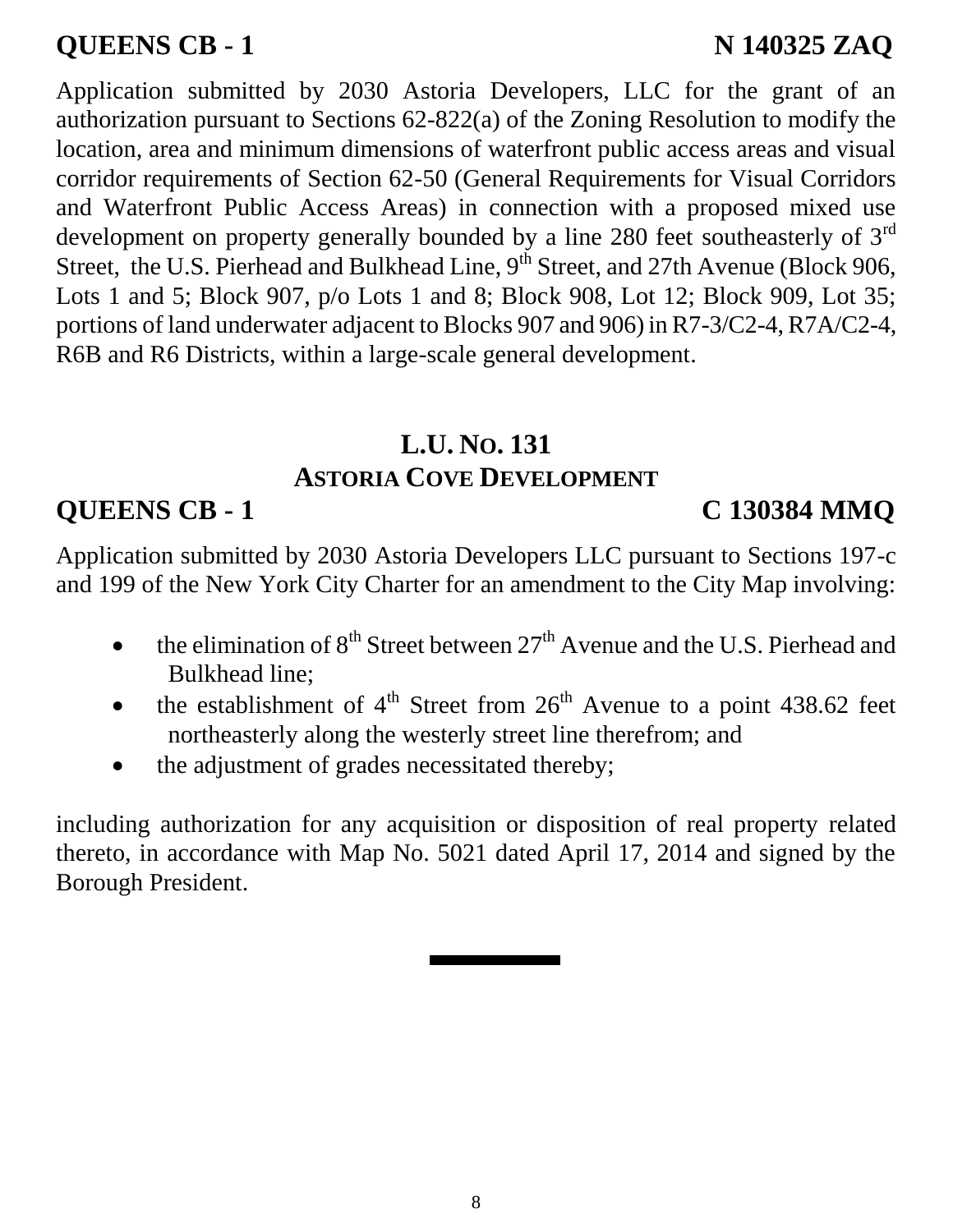### **SUBCOMMITTEE ON LANDMARKS, PUBLIC SITING AND MARITIME USES**

The Subcommittee on Landmarks, Public Siting and Maritime Uses will hold a public hearing on the following matter in the **Committee Room, City Hall,** New York City, New York 10007, commencing at **11:00 A.M. on Monday, October 20, 2014:** 

### **L.U. NO. 132**

# **RIDGEWOOD LODGE NO. 710, FREE AND ACCEPTED MASONS BROOKLYN CB - 4 20155018 HKK (N 150068 HKK)**

Designation (List No. 473/LP-2541) by the Landmarks Preservation Commission pursuant to Section 3020 of the New York City Charter regarding the landmark designation of Ridgewood Lodge No. 710, Free and Accepted Masons, located at 1054 Bushwick Avenue, aka 1052-1054 Bushwick Avenue and 1122 Gates Avenue (Tax Map Block 3339, Lot 19), as an historic landmark.